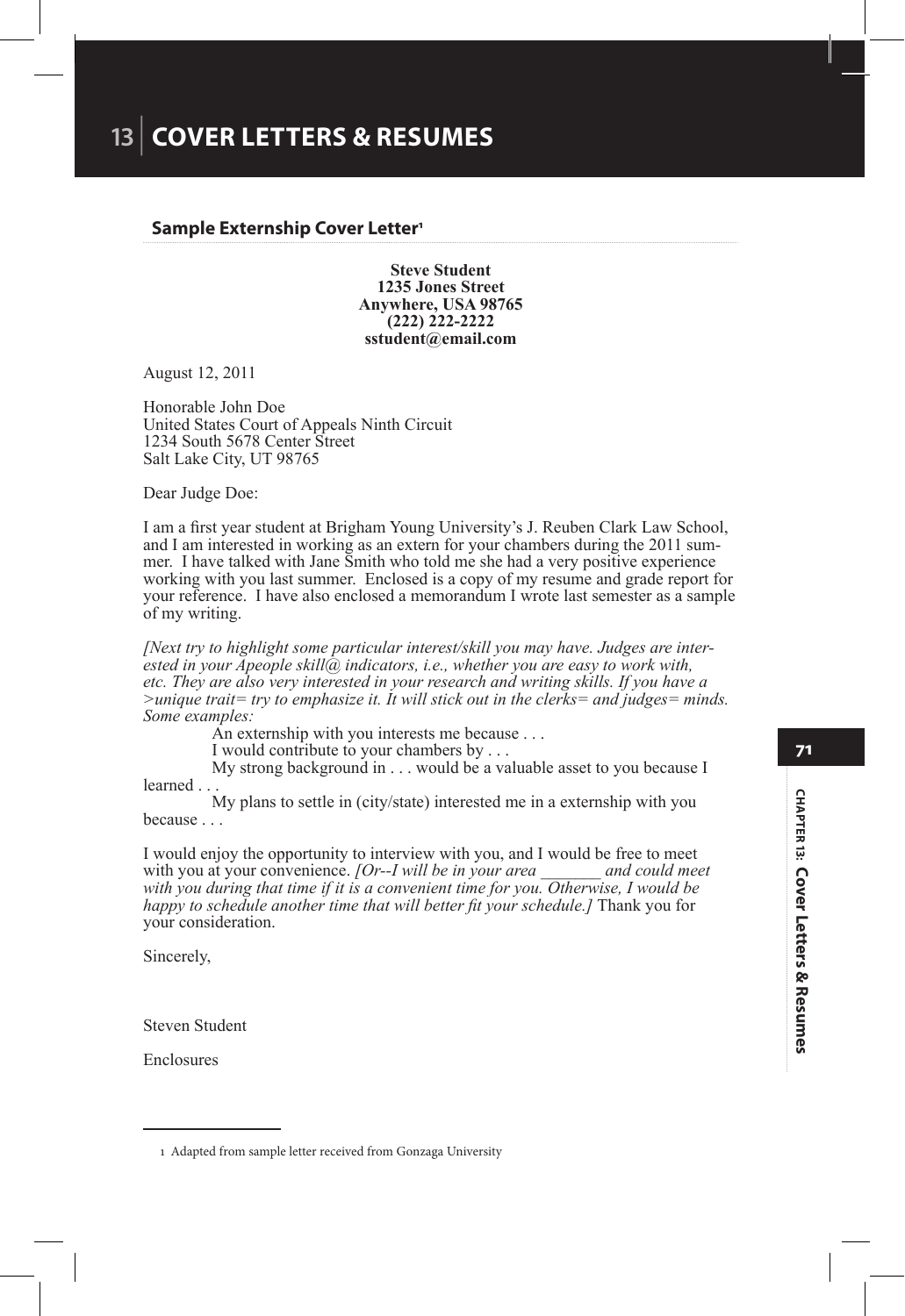# **Sample Cover Letter-Judicial Clerkship Application1**

**Sarah Brown 1235 Jones Street Anywhere, USA 98765 (222) 222-2222 browns@email.com**

August 12, 2011

Honorable John Doe United States Court of Appeals 9th Circuit 1234 North 567 East Provo, UT 84604

Dear Judge Doe:

I am interested in being considered for a position as one of your law clerks for the 2011-2012 term. Enclosed is my resume, transcript, and a writing sample. My writing sample is a memorandum I wrote for Big Law Firm, last summer while I was clerking. I have also enclosed two sealed letters of recommendation.

*[Next try to highlight some particular interest/skill you may have. Judges are interested in your people skill indicators, i.e., whether you are easy to work with, etc. They are also interested in your research and writing skills. If you have a unique trait try to emphasize it. It will stick out in the clerks'and judges' minds. Some examples:*

A clerkship with you interests me because . . . I would contribute to your chambers by . . .

My strong background in . . . would be a valuable asset to you because I learned . . .

My plans to settle in (city/state) interested me in a clerkship with you because . . .

I would enjoy the opportunity to interview with you, and I would be free to meet with you at your convenience. *[Or--I will be in your area* and could meet with you at your convenience. *[Or--I will be in your area with you during that time if it is a convenient time for you. Otherwise, I would be happy to schedule another time that will better fit your schedule.]* Thank you for your consideration.

Sincerely,

Sarah Brown

Enclosures

<sup>1</sup> Adapted from sample letter received from Gonzaga University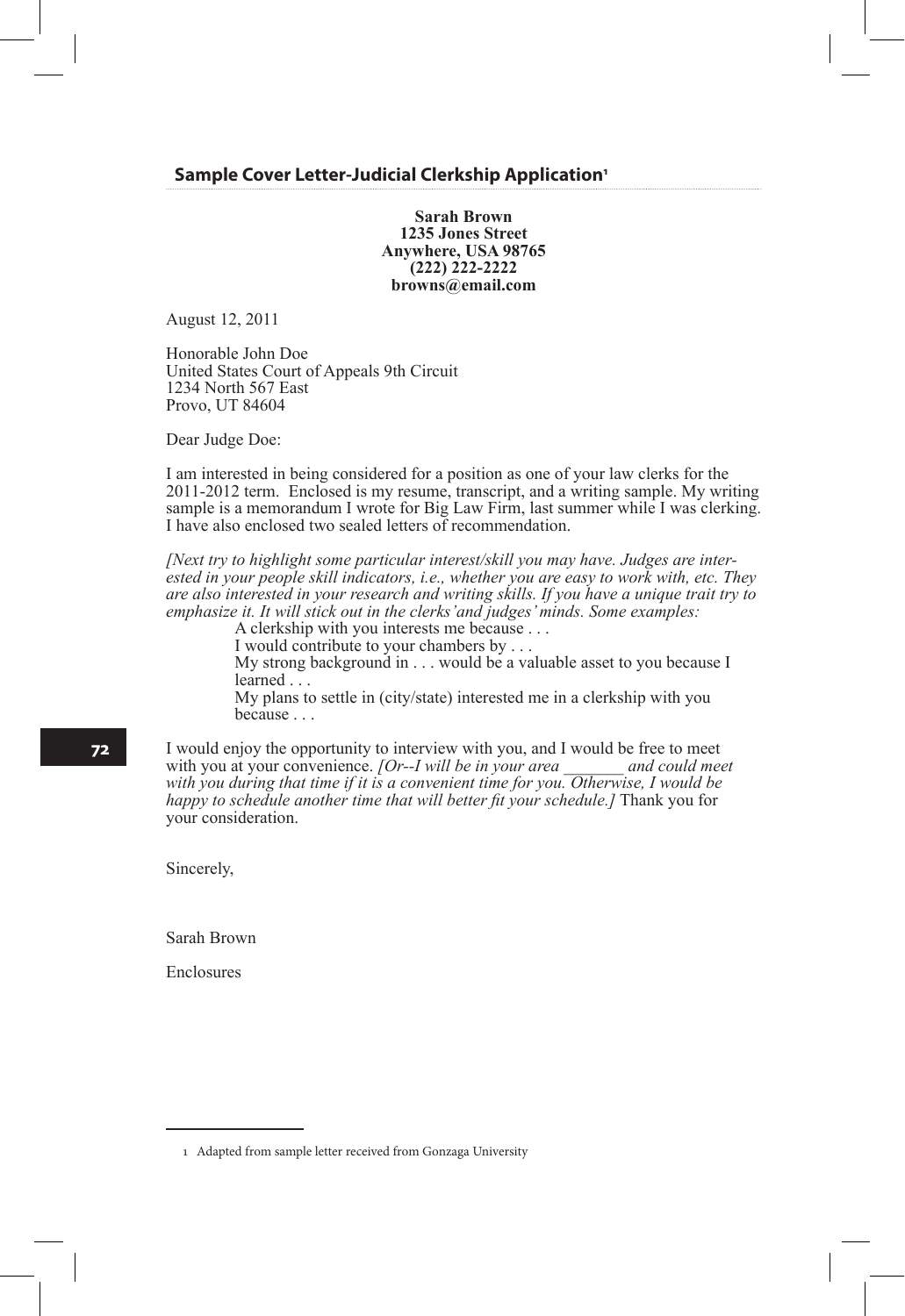# **Sample Cover Letter with Personal Recommendation1**

**Steve Student 1235 Jones Street Anywhere, USA 98765 (222) 222-2222 sstudent@email.com**

August 12, 2011

Justice John Doe The Supreme Court of the United States One First Street N.E. Washington, D.C. 20543

Dear Justice Doe:

Professor Mary Smith suggested I contact your chambers and express my interest in being considered for a position as one of your law clerks following my graduation from Brigham Young University's J. Reuben Clark Law School in April, 2011.

I have enclosed a sealed letter of recommendation from Professor Jane Jones, as well as 2 additional letters of recommendation. Also enclosed are my resume, transcript, and a writing sample. My writing sample is a memorandum I wrote for Big Law Firm, last summer while I was clerking.

*[Next try to highlight some particular interest/skill you may have. Judges are interested in your people skill indicators, i.e., whether you are easy to work with, etc. They are also very interested in your research and writing skills. If you have a unique trait try to emphasize it. It will stick out in the clerks' and judges' minds. Some examples:*

A clerkship with you interests me because . . .

I would contribute to your chambers by . . . My strong background in . . . would be a valuable asset to you because I

learned . . . My plans to settle in (city/state) interested me in a clerkship with you because . . .

I would enjoy the opportunity to interview with you, and I would be free to meet with you at your convenience. *[Or--I will be in your area* and could meet with you at your convenience. *[Or--I will be in your area with you during that time if it is a convenient time for you. Otherwise, I would be happy to schedule another time that will better fit your schedule.]* Thank you for your consideration.

Sincerely,

Steven Student

Enclosures

**73**

<sup>1</sup> Adapted from a sample letter received from Gonzaga University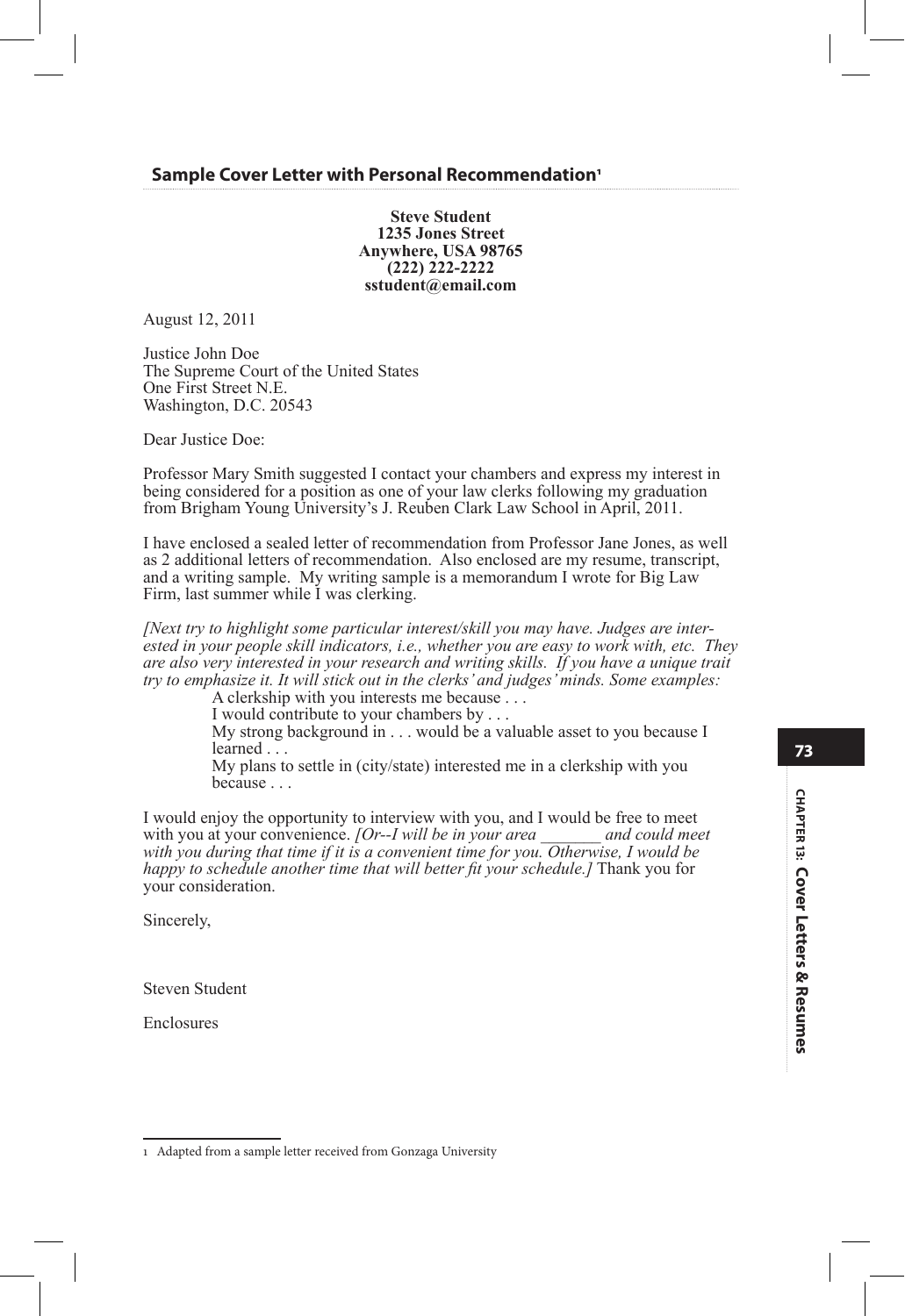# **Sample Resume of Bankruptcy Court Clerk**

222 Wymount Terrace 15C; Provo, UT 84604 (801) 373-1234 E-mail: student@byulaw.net

#### **EDUCATION**

## **Juris Doctor Candidate**, Brigham Young University, Provo, UT April 2013

- Senior Editor, BYU Law Review
- Top 20%
- Merit Scholarship
- Highest Grade Award Civil Procedure
- Moot Court Competition 2011
- Trial Advocacy Competitions 2010-2011
- Member, Phi Delta Phi
- Member, Native American Law Students Association

#### **Bachelors of Arts in English**, Brigham Young University, Provo, UT 2010

- Research Assistant to Professor Delys Cowles
- Captain, two BYU Intramural sports team

### **EXPERIENCE**

**Alverson Taylor Mortensen Nelson & Sanders**, Las Vegas, NV

- **Summer Associate**, April 2012 to August 2012
	- Wrote pleadings, motions, briefs, and discovery.
	- Participated in trials, hearings, conferences, and depositions.

## **Manning Curtis Bradshaw & Bednar**, Salt Lake City, UT

**Summer Associate**, May 2011 to August 2011

- Drafted pleadings, motions, briefs, discovery, and memoranda.
- Performed legal research in various areas, including Securities and Bankruptcy.

**Holme, Roberts, Owen**, Salt Lake City, UT

**Clerk**, January 2011 to March 2011

 • Contributed to two United State Supreme Court briefs: *Trail Mountain Co. v. Utah Division of State Lands*, 118 S. Ct. 1029 (2011); *In Re Steffen*, 118 S. Ct. 1121 (2011).

#### **AUTHOR**

- *The Year 2000 Problem: Litigating the Millennium Bug*, BYU L. REV. (September 2011).
- *Supreme Court Voting Behavior*: *2005 Term*, 26 HASTINGS CONST. L. Q. (January 2011).
- *Supreme Court Voting Behavior*: *2004 Term*, 25 HASTINGS CONST. L. Q. 1, 20xx
- *Employment Law Desk Reference Manual: Summary of Federal and State Regulation*, 3rd ed., 2010.

#### **SERVICE**

**Volunteer Representative**, Guayaquil, Ecuador, July 2003 to July 2005

The Church of Jesus Christ of Latter-day Saints

- Lived among Ecuadorians in two of world's poorest cities for two years.
- Built houses, dug trenches, picked bananas, and slaughtered cows.

#### **SKILLS & INTERESTS**

- Speak, read, and write Spanish fluently.
- Literature, architecture, travel, music, sports–golf handicap: 9.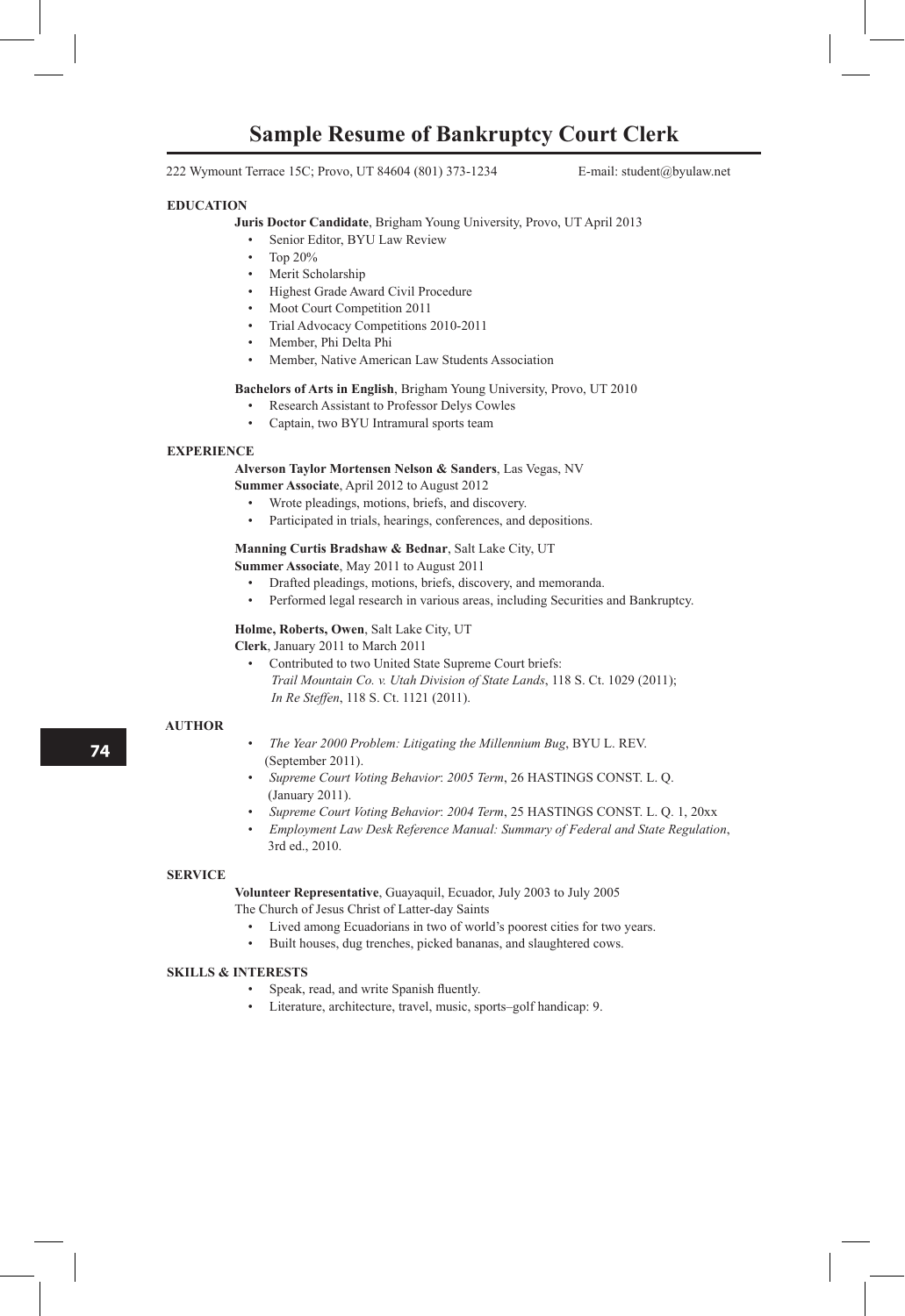# **Sample Resume of Specialty Court Clerk**

123 Street Address, Provo, UT 84601 Telephone (801)555-1234 Facsimile (801)555-1235

## **EDUCATION**

## **Juris Doctor Candidate**, April 2012

Brigham Young University, J. Reuben Clark Law School, Provo, UT

- Class standing: Top 15%
- Moot Court, Board of Advocates
- Moot Court, Traveling team member
- Highest grade awards in Property I and Evidence
- Scholarly writing award

### **Bachelor of Arts**, cum laude, April 2009

Brigham Young University, Provo, UT

- Graduated with university honors.
- Major: Humanities/supporting course work includes complete pre-medi cal curriculum.
- Trustee's Scholarship, four-year tuition scholarship.

# **WORK EXPERIENCE**

Law Clerk, August 2011 **Maupin Taylor Ellis & Adams**, Raleigh, NC

• Researched and drafted court documents and research memoranda.

## Law Clerk, November 2010 to April 2011

- **Brigham Young University General Counsel**, Provo, UT
- Drafted contracts, pleadings and research manual.

#### Extern, June to August 2009

# **Judge Betty B. Fletcher, United States Court of Appeals Ninth Circuit**, Seattle, WA

- Drafted opinion of the Court (*Johnson v. Shalala*, 60 F.3D 1428 (9th Cir. 2003)).
- Researched and drafted bench memoranda.

Extern, June to August 2009

## **Judge Bruce S. Jenkins, United States District Court District of Utah**, Salt Lake City, UT

Researched and drafted advisory memorandum and court orders.

## **PUBLICATION**

NOTE, *FIVE SUPREME COURT CONSTITUTIONS: RACE-BASED SCRUTINY PAST, PRESENT, AND FUTURE*, 12 BYU JOURNAL OF PUBLIC LAW 167 (2010).

## **COMMUNITY SERVICE AND RECOGNITION**

Brigham Young University Brigham Award (highest award bestowed by the university stu dent body) Director, Contact: Utah County Youth Detention Center Project

Volunteer Missionary, Panama and Costa Rica, 2002 to 2004 Eagle Scout Award with Gold and Bronze Palms

## **SKILLS AND INTERESTS**

Fluent in Spanish, Writing (poetry and editing--prepared style guide for WordPerfect Information Services), Biological and Medical Sciences (top 1% Dental Admissions Test, top 10% Medical School Admissions Test)

CHAPTER 13: Cover Letters & Resumes **CHAPTER 13: Cover Letters & Resumes**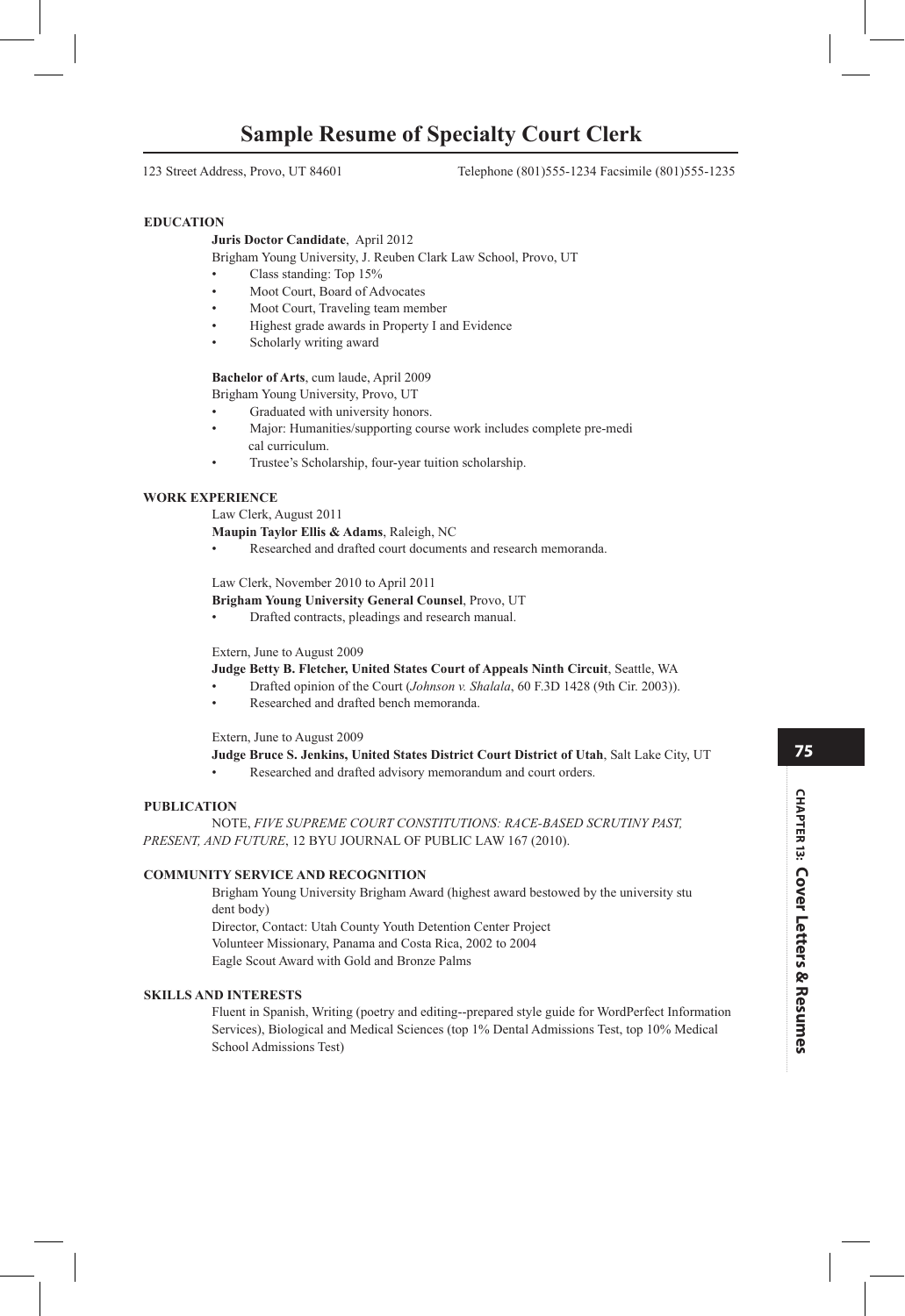# **Sample Resume of State Supreme Court Clerk**

123 Wymount Terrace, Provo, UT 84604 Home: (801)373-1234; Law Review: (801)378-5678

#### **EDUCATION**

*Juris Doctor Candidate*, Brigham Young University, April 2012

- Editor-In-Chief of BYU Law Review, 2011 2012
- Top  $10\% 3.XX$  overall GPA
- J. Reuben Clark Award, given by the BYU faculty for integrity, service, and ethics
- Staff member of BYU Law Review, 2010 2011
- Dean's Award for 4.0 in first-semester Civil Procedure
- Member of BYU's Trial Advocacy Team, 2010 2011
- Member of BYU's Federalist Society
- Published case note on Section 1983 immunity in BYU Law Review
- Research Assistant, Professor C. Douglas Floyd, May 2010 June 2010
- Tutor, Professor C. Douglas Floyd, August 2009 April 2010
- Teaching Assistant, Professor Richard Wilkins, August 2009 April 2010

*Bachelor of Arts in Journalism*, Brigham Young University, August 2008

- 3.XX major GPA, 3.XX overall
- BYU Communications Student of the Year, 2007 2008
- BYU Outstanding Journalist Award, 2006 2007 and 2007 2008
- Society of Professional Journalists vice president, 2007 2008 (BYU Chapter)
- 2nd Place editorial & column writing, 2007 Utah Headliners competition
- 2nd Place spot news reporting, 2005 Mark of Excellence competition, Region 9

#### **EXPERIENCE**

*Summer Associate*, Parr, Waddoups, Brown, Gee & Loveless, Salt Lake City, UT, Summer 2011

- Worked primarily in the litigation section.
- Performed legal research and writing including Motions for Summary Judgement, Motions to Compel, Discovery Requests, Complaints, Answers and Oppositions.
- Researched issues involving subject matter jurisdiction, contracts, and limited liability companies.

*Legal Extern*, Federal District Court Judge Dee Benson, Salt Lake City, UT, May 2010 - July 2010

Researched and wrote bench memoranda and court orders.

*City Editor*, The Turlock Journal, Turlock, CA, August 2008 - August 2009

- Directed and edited stories of five reporters in daily coverage.
- One of three page designers for front and inside pages.

*Editor-in-Chief*, The Daily Universe (BYU campus daily paper), Provo, UT, August 2006 - April 2008

- Other positions held: city editor, assistant copy chief, and wire editor
- Best Beat Coverage Award, 2007
- "Mr. Front Page" Award, 2008 (most articles on front page)

*Intern*, Electrical Contractor Magazine, Bethesda, MD, Summer 2007

- Wrote full-length articles for magazine and newsletter.
- Assisted in editing and layout of magazine and newsletter.

*Sports Correspondent*, The Daily Herald, Provo, UT, Spring and Summer 2006 • Covered high school soccer, basketball, and wrestling.

PERSONAL Golf, basketball, one-time mediocre collegiate soccer player.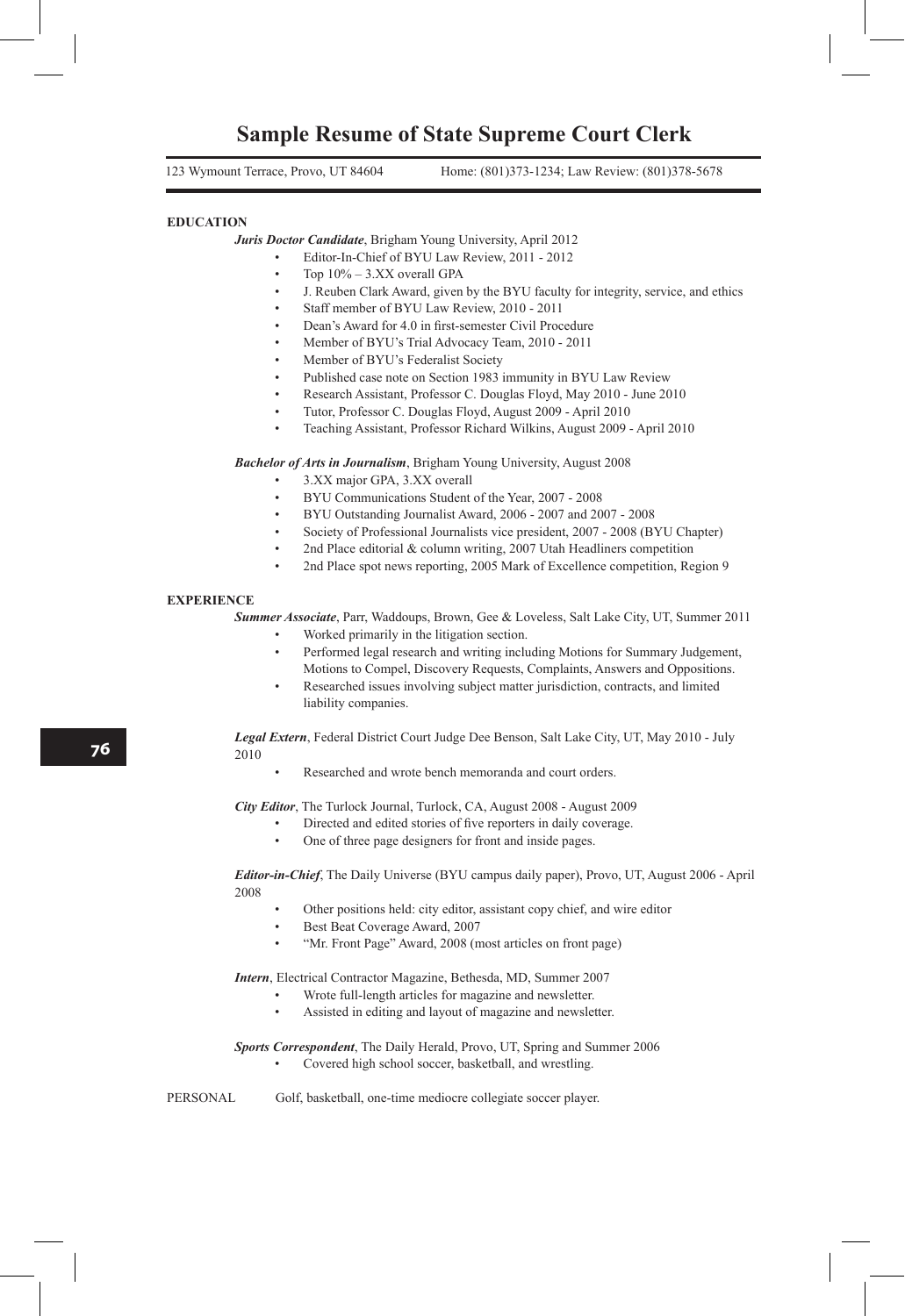# **Sample Resume of U.S. District Court Clerk**

123 Taylor Hall Provo, Utah 84604  $\Box$  (801) 373-1234  $\Box$  E-Mail: student@byulaw.net

### **EDUCATION**

## JURIS DOCTOR CANDIDATE (APRIL 2011)

# **J. Reuben Clark Law School, Brigham Young University, Provo, Utah**

- BYU Law Review Board Lead Note & Comment Editor (2009-2010)
- Top 15%
- Selected to Compete in the 2007 National Trial Competition in New Orleans
- Competed in the 2006 National Trial Competition in Georgia
- Best Orator, Honorable Mention, 2007 Moot Court Competition
- Recipient of High Grade Award in First Year Legal Writing Course (4.0)
- Winner of BYU Trial Advocacy Competition

### BACHELOR OF ARTS (DECEMBER 2006) **Brigham Young University, Provo, Utah**

- Golden Key National Honor Society Top 15% of Graduates
- English Major

## **PUBLICATIONS**

Note, *Federal Copyright Preemption Law*, 12 BYU Law Review 167 (2009).

 *Libya: An Exception to Sovereign Immunity*, Brigham Young University Prelaw Journal, March 2003.

## **EXPERIENCE**

### ASSOCIATE (BEGINNING 2011)

- **Fennemore Craig, PC, Phoenix, Arizona**
- Received post-clerkship offer

# SUMMER ASSOCIATE (SUMMER 2010)

# **Richards, Brandt, Miller & Nelson, Salt Lake City, Utah**

- Legal research and writing, including Motions for Summary Judgement, Motions to Compel Discovery and Oppositions
- Practice areas include business, bankruptcy, corporations and real property

# SUMMER ASSOCIATE (SUMMER 2009)

## **Nelson, Snuffer & Dahle, P.C., Sandy, Utah**

- Prepared pleadings and discovery requests and responses
- Practice areas include personal injury, insurance defense, and family law

# RESEARCH ASSISTANT (AUGUST 2008 - APRIL 2009) **Professor James Backman, BYU Law School Faculty, Provo, Utah**

# **PERSONAL**

## FLY-FISHING AND FLY-TYING, GOLF, TENNIS, SOFTBALL, AND BASKETBALL

• First place in the 2007 Utah Corporate Games Golf Tournament

**77**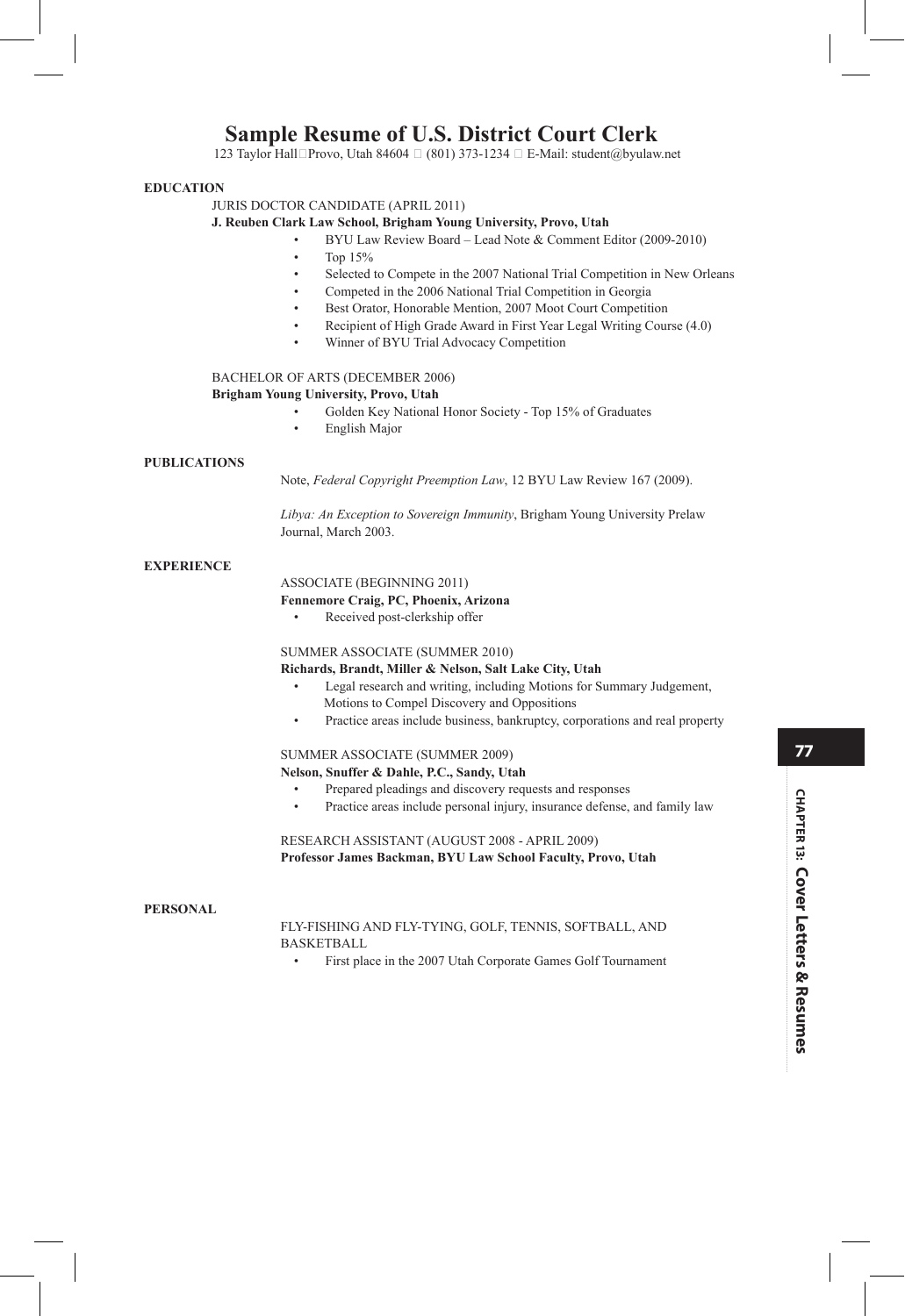|                  |                                                                                     | 123 Windsor Avenue, Apartment 1A, Windsor, New York 07041; (999) 888-8151        |
|------------------|-------------------------------------------------------------------------------------|----------------------------------------------------------------------------------|
| <b>EDUCATION</b> | Brigham Young University, J. Reuben Clark Law School                                |                                                                                  |
|                  | Juris Doctor, April 2013                                                            |                                                                                  |
|                  | Class Rank: X/155                                                                   |                                                                                  |
|                  | Honors:                                                                             | Summa Cum Laude                                                                  |
|                  |                                                                                     | Order of the Coif                                                                |
|                  |                                                                                     | BYU Research and Writing Award (selected by faculty for exceptional research     |
|                  |                                                                                     | and writing)                                                                     |
|                  |                                                                                     | J. Reuben Clark Award (selected by faculty for academic excellence and service)  |
|                  |                                                                                     | A.H. Christensen Memorial Advocacy Award                                         |
|                  |                                                                                     | Academic Merit Scholarship                                                       |
|                  | Comment:                                                                            | The Practical Power of State and Local Governments to Enforce Federal            |
|                  |                                                                                     | Immigration Laws, 2007 BYU L. REV. 899                                           |
|                  | Activities:                                                                         | Senior Editor, Law Review                                                        |
|                  |                                                                                     | Semi-finalist, Regional ABA Inter-School Trial Advocacy Competition              |
|                  |                                                                                     | Finalist, 1st and 2nd Year Trial Advocacy Competition                            |
|                  |                                                                                     | Finalist, Moot Court Appellate and Brief Writing Competition                     |
|                  |                                                                                     | <b>Brigham Young University</b>                                                  |
|                  | Bachelor of Arts, Political Science Major, August 2010                              |                                                                                  |
|                  |                                                                                     | Y Award (academic scholarship)                                                   |
|                  |                                                                                     | Julie Garner Memorial Scholarship (outstanding youth leadership)                 |
|                  |                                                                                     | BYUSA Student Government Scholarship                                             |
|                  |                                                                                     |                                                                                  |
| EXPERIENCE       | The Honorable Thomas L. Ambro, United States Court of Appeals for the Third Circuit |                                                                                  |
|                  | Law Clerk, August 2013 - August 2014                                                |                                                                                  |
|                  | The Federalist Society for Law and Public Policy Studies                            |                                                                                  |
|                  | National Editor, March - December 2011                                              |                                                                                  |
|                  |                                                                                     | Directed a board of editors in preparing the Society's annual symposium for      |
|                  |                                                                                     | publication in The Harvard Journal of Law and Public Policy Studies.             |
|                  |                                                                                     | Kirkland & Ellis, Washington, D.C. Office                                        |
|                  | Law Clerk, May - August 2010, August 2011                                           |                                                                                  |
|                  |                                                                                     |                                                                                  |
|                  |                                                                                     | Kimball, Parr, Waddoups, Brown & Gee (now Parr, Waddoups, Brown, Gee & Loveless) |
|                  |                                                                                     | Law Clerk, April - July 2011                                                     |
|                  |                                                                                     | <b>Stoel Rives, Salt Lake City Office</b>                                        |
|                  |                                                                                     | Law Clerk, August - April 2009, May - August 2010                                |
|                  |                                                                                     | Associate Chief Justice I. Daniel Stewart, Utah Supreme Court                    |
|                  |                                                                                     |                                                                                  |
|                  |                                                                                     | Extern, August - December 2010                                                   |
|                  |                                                                                     | <b>U.S. Senator Robert F. Bennett</b>                                            |
|                  | Staff Assistant, September 2008 - August 2009                                       |                                                                                  |
|                  |                                                                                     | Intern, February - August 2008                                                   |
|                  |                                                                                     | Researched and wrote on issues before the 103d Congress (NAFTA, tax issues,      |
|                  |                                                                                     | agency regulations, etc.).                                                       |
|                  |                                                                                     | Resolved problems between constituents and federal agencies.                     |
|                  | <b>Brigham Young University Student Association</b>                                 |                                                                                  |
|                  | Student Body Vice President, May 2005 - May 2006                                    |                                                                                  |
|                  |                                                                                     | Planned, budgeted, and supervised programs involving over 5000 volunteer and 63  |
|                  |                                                                                     | student officers.                                                                |
|                  |                                                                                     |                                                                                  |
|                  |                                                                                     | The Church of Jesus Christ of Latter-day Saints                                  |
|                  |                                                                                     | Church Representative, August 2004 - August 2006                                 |
|                  |                                                                                     | Performed two years of voluntary missionary service in Texas.                    |
|                  |                                                                                     | Served as a Spanish-speaking volunteer tutor in border schools.                  |
|                  | H-3 & J-J Ranch                                                                     |                                                                                  |
|                  |                                                                                     | Cattle hand, Birth - August 2006                                                 |

# **Sample Resume of U.S. Supreme Court Clerk**

**78**